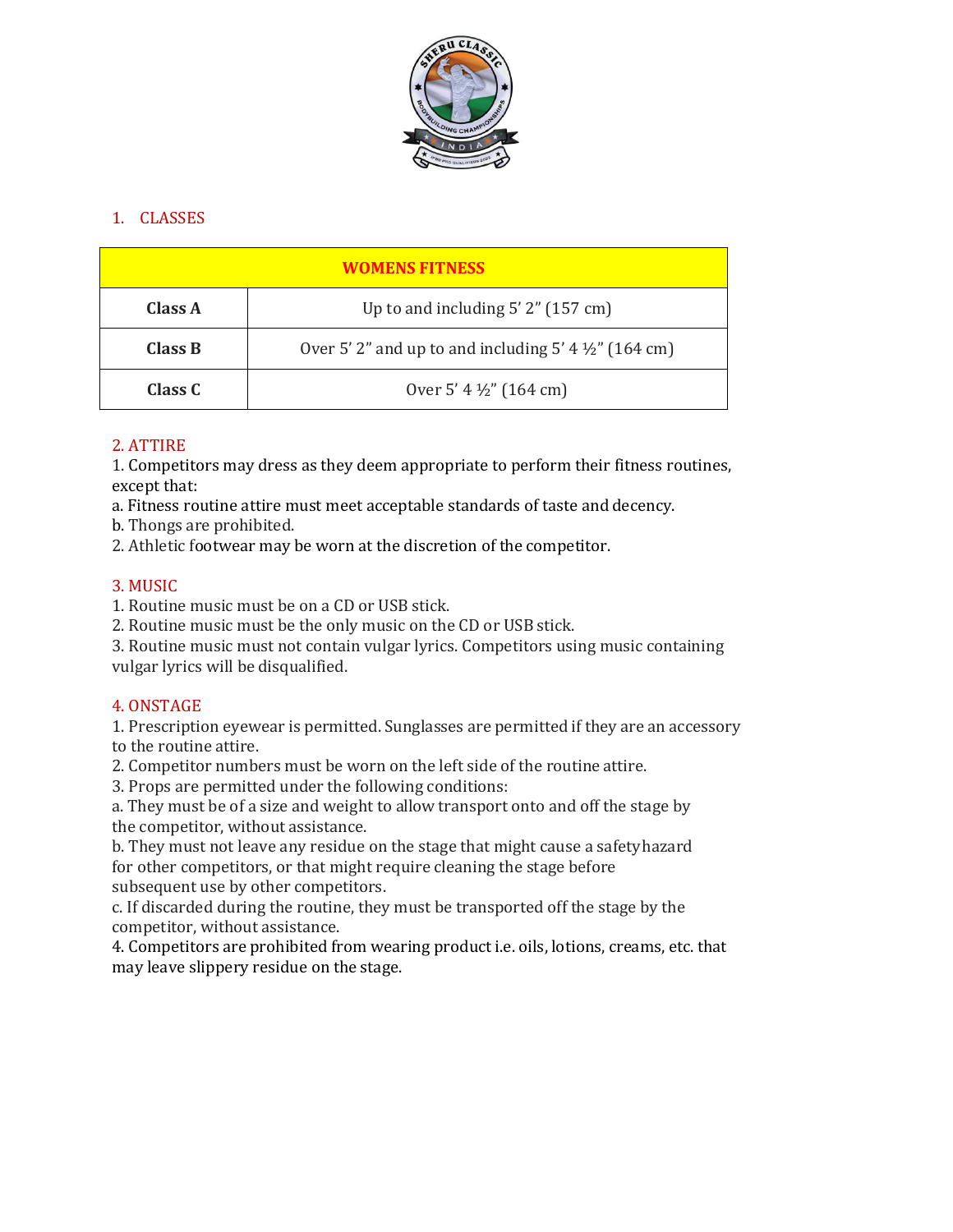

## **5.** FORMAT **JUDGING Routine**

Competitors are called onstage individually in numerical order to perform a fitness routine to music of the competitor's choice.

1. The length of the fitness routine is a maximum of 2 minutes.

2. As part of the routine, competitors must perform the following 4 mandatory movements:

a. push up of any kind b. high kick

- c. straddle hold
- d. side split

# 6. SCORING

The fitness routine is scored 100% based on the following criteria:

1. STRENGTH

- a. The amount and types of strength moves.
- b. The degree of difficulty of these moves & ease and correctness of the moves.
- 2. FLEXIBILITY
- a. The number and types of flexibility moves.
- b. The degree of difficulty of these moves.
- c. The ease and correctness of the moves.
- 3. Cardiovascular
- a. The tempo of the routine.
- 4. Overall Package
- a. Full general assessment including but not limited to creativity, stage presence, outfits, hair and make-up